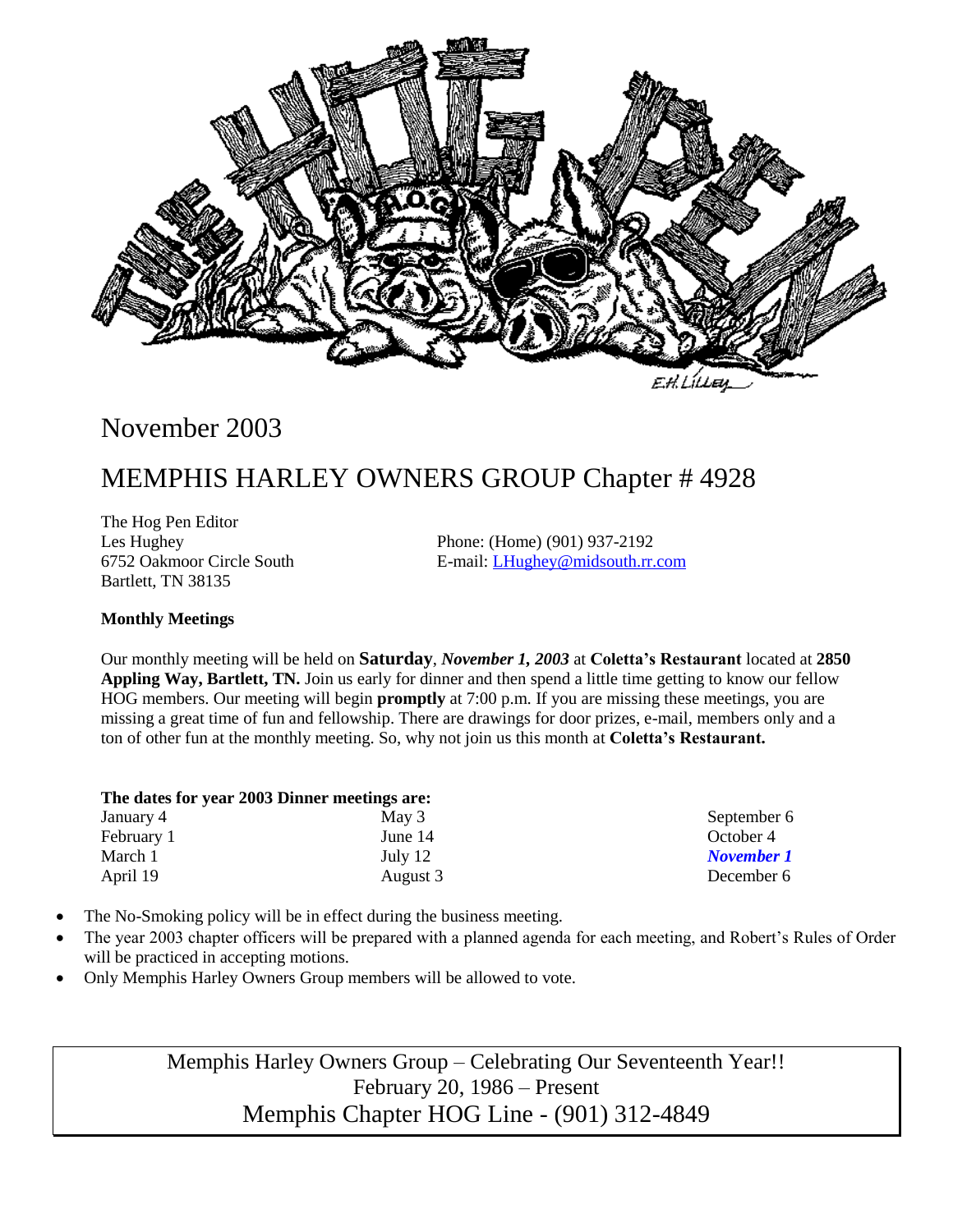### **2003 Chapter Officers**

| Director                  | J.T. Norris                                               | 901-761-8041 | Director@Memphishog.com                                                                                 |
|---------------------------|-----------------------------------------------------------|--------------|---------------------------------------------------------------------------------------------------------|
| <b>Assistant Director</b> | Walter Hughey Jr.                                         | 901-377-9544 | AsstDirector@Memphishog.com                                                                             |
| Treasurer/Hog Line        | Al Nelson                                                 | 901-382-7707 | Treasurer@Memphishog.com                                                                                |
| Secretary                 | Lee Nelson                                                | 901-382-7707 | Secretary@Memphishog.com                                                                                |
| <b>Activities Officer</b> | Jerry Rice                                                | 901-386-2100 | Activities@Memphishog.com                                                                               |
| <b>Safety Officer</b>     | Larry Allen                                               | 901-754-1038 | Safety@Memphishog.com                                                                                   |
| Editor                    | Les Hughey                                                | 901-937-2192 | Editor@Memphishog.com                                                                                   |
| Head Road Captain         | <b>Steve Elder</b>                                        | 901-332-2250 | selder4556@aol.com                                                                                      |
| Road Captain              | <b>Buddy Smith</b>                                        | 901-870-1942 | wescopi4u@aol.com                                                                                       |
| Road Captain              | Ed Lowe                                                   | 901-353-0874 | Flhp1@aol.com                                                                                           |
| Road Captain              | Jerry Hayes                                               | 662-895-9277 | CarDoctor@aol.com                                                                                       |
| Road Captain              | Doug Adams                                                | 901-758-3233 | datunaboat@aol.com                                                                                      |
| Road Captain              | Ron Hagen                                                 | 901-458-9601 | ronaldhagen@yahoo.com                                                                                   |
|                           |                                                           |              | Road Captains - Les Hughey - Jerry Rice - Walter Hughey - Larry Allen - Ronnie Cobb - Curry Pruit -     |
|                           |                                                           |              | Road Captains - Ron Martel - Steve Strong - Brad Lackey - John Trainor - Aaron Shemper - Steve Krantz - |
|                           |                                                           |              | Road Captains - Mel Scheuerman - Butch Moore - Tammie Dawson - Rose Styers - Al Nelson - Bruce Denton - |
|                           | Road Captains - Mark Shute - Lee Sacharin - Walter Norris |              |                                                                                                         |
| Ladies of Harley          | Rose Styers                                               | 901-387-4644 | LOH@Memphishog.com                                                                                      |
| <b>Sponsor Liaison</b>    | Keith Gilooly                                             | 901-372-1121 | DealerSponsor@Memphishog.com                                                                            |
| Historian                 | J. Carolyn Rice                                           | 901-386-2100 | jcarolynrice@prodigy.net                                                                                |
| Good Samaritan            | Rose Styers                                               | 901-387-4644 | LOH@Memphishog.com                                                                                      |
| Chaplain                  | <b>Albert Campbell</b>                                    | 901-377-7592 | Chaplain@Memphis.com                                                                                    |
| Photographer              | Rod Beadle                                                | 901-388-0672 | rbeadle@bellsouth.net                                                                                   |
| Photographer              | Lynn Hull                                                 | 901-224-8030 | av8tor@midsouth.rr.com                                                                                  |
| Photographer              | Joe York                                                  | 901-755-2031 | jyork@midsouth.rr.com                                                                                   |
| Web Master                | Joey Fili                                                 | 901-753-9855 | WebGuru@Memphishog.com                                                                                  |
| Membership                | Ron Hagen                                                 | 901-458-9601 | Membership@Memphishog.com                                                                               |
| Membership                | Ronnie Williams                                           | 901-767-6531 | rwilli27@midsouth.rr.com                                                                                |

|                     | 2003 Memphis H.O.G. Trailer List |                   |
|---------------------|----------------------------------|-------------------|
| Allen, Larry        | Cordova                          | 901-754-1038      |
| Barnett, Dwain      | <b>Bartlett</b>                  | 901-372-0852      |
| Benson, Bart        | <b>Bartlett</b>                  | 901-753-6477 Home |
|                     |                                  | 901-301-0138 Cell |
| Breeden, Gerald     | Collierville                     | 901-854-6716      |
| <b>Scott Carter</b> | Arlington                        | 901-829-3230      |
| Davis, Keith        | Rossville                        | 901-861-0211 Home |
|                     |                                  | 901-533-0845      |
| Davis, Steven M     | Red Banks                        | 662-252-2891      |
| Fili, Joey          | Memphis                          | 901-412-9857      |
| Green, Jack         | Memphis                          | 901-213-9428      |
| Harris, David       | Saulsbury                        | 731-376-0049      |
| Hayes, Jerry        | Olive Branch                     | 662-895-9277      |
| Hudson, Dale        | Germantown                       | 901-292-3470      |
| Hull, Lynn          | Cordova                          | 901-757-5858      |
| Jackson, DeWayne    | Memphis                          | 901-299-4705      |
| Johnson, Paul       | Cordova                          | 901-755-9251      |
| Leathers, Allen     | Eads                             | 901-867-0719      |
| Long, Paul          | Atoka                            | 901-835-4148      |
| McDermott, Larry    | Hernando MS                      | 662-429-6803      |
| Mooney, Joe         | Memphis                          | 901-382-6407      |
| Newton, Daniel      | W. Memphis                       | 901-484-1865      |
| Pierce, John        | Germantown                       | 901-409-7170      |
| Todd, Ray           | Arlington                        | 901-867-0097      |
| Ward, Bob           | <b>Brighton</b>                  | 901-475-0334      |
| Watts, Kevin        | Marion AR                        | 870-735-0800      |
| Williams, John      | W Memphis                        | 870-732-1665      |
| Williams Sami       | Eads                             | 901-465-4644      |

**10 Yr. Members**

#### *New Members!*

Larry Crawford - Tawnya Hall - Bryan Hooper - Bruce Hornaday Barbie Lindley - Dave Marek - Stephen Marinela - David Mouser Philip Rogers - David West - Lee Yancy

#### *HAPPY BIRTHDAY!*

Camille Mangum - 11/??, David West - 11/??, Barbara Morris - 11/01, Nicky Leslie - 11/02, Barbara Arnold, Jerry D Tigner Sr.- 11/05, Pauletta Chandler, Thomas McLain, Janet McNeil - 11/06 Ronnie Williams Sr. -11/07, Mike Cunningham - 11/08, F. Jay Daniel 11/09, Albert Campbell, Ed Lowe, Mike Perkins -11/10, Jerry Hayes, John Littlefield, Harry Tickle - 11/11,Charles E Free -11/12, John Christy, Jody Driver, Sandra Ford, Philip Rogers - 11/13, Charles Brooks, Terry Hewlett, Andy Santucci, Daniel Stanford - 11/14, Doug Adams, Eric Labermier, Butch Moore - 11/15, Keith Duren - 11/16, Janice Abeln, Albert Bellanti, Jerry Bumpus, Greg Johnson, Charlie Pounds - 11/17, Lee Glasscock , Mike Rial, Andrea Spencer, Rick Tillman - 11/18, Chip Hurdle Jr. - 11/20, Bobby Wheeler - 11/20, Lee Nelson - 11/21, Mike Hendricks, Nick Wells - 11/22, Ronnie Long - 11/24, Richard P Harris - 11/25, Leonard Kimes - 11/26, David Looney, Suzie Whitten - 11/28, Debby Butler, Paul Johnson - 11/29, Kelly Betts - 11/30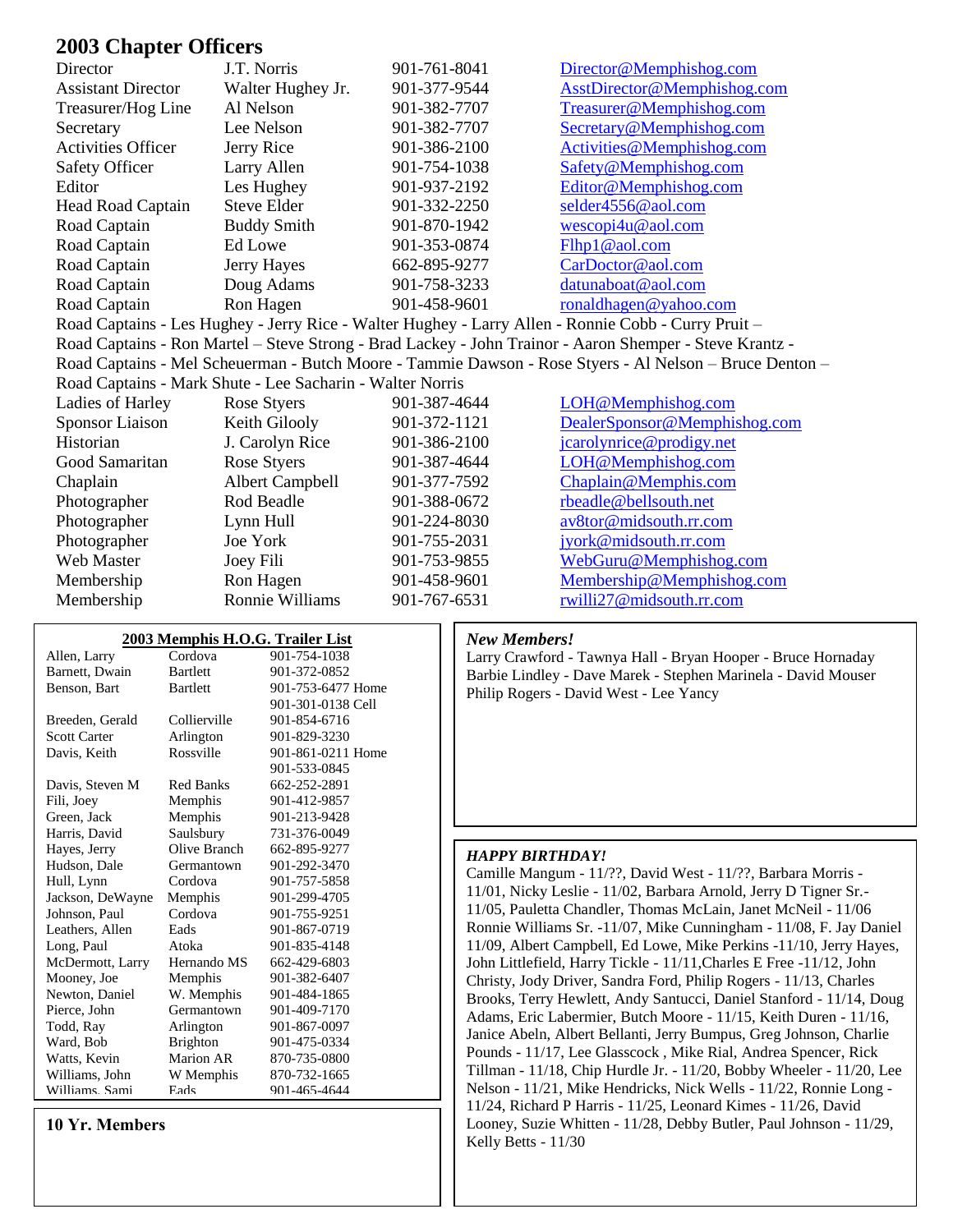# **Message from the Director:**

How are all of you? I hope very well. Hasn't the weather as of late been absolutely fantastic! I hope that all of you have been able to get out and ride many miles while it has been so pleasant!

I sent an email out last week talking about the Officer positions for 2004. We have many more that have stepped forward to talk about positions, but we still need to talk with many more of you. The new Director will fill these positions, but we would like to have a list of candidates for the new Director so that they may sit down and speak with these folks to make sure that there is a great fit there. The most important reason for us going through this process now of qualifying candidates is so that we do not miss a beat for 2004. One of the largest struggles for a new Director is staffing an Officer T.E.A.M. With the process we are going through now to try and find great people that truly want these positions, our hopes are to have a list of candidates ready for the new Director the night of the election, December 6, so that they may staff their T.E.A.M. and move forward very quickly to plan a great year in 2004 for you.

If you are someone that feels you can make a difference for "YOUR" group, please step forward. We definitely would love to have your input and skills, or "skillage" if you are Ed Lowe, at work for the group!!!  $\odot$ 

Also, something very important; Please step forward to be a Road Captain for 2004. We need great riders that love to have fun and want to assist with the planning for the rides, ride the routes the day before rides and help with the overall safety of "YOUR" group.

As I spoke about at the September meeting and on an email last week and I am going to be a little redundant from last month's newsletter with the information below, we are beginning the process now of putting together our team of Road Captains for 2004. In 2003, we assembled a great group of Road Captains. We are going to build on what we did this year by enhancing the process to becoming a Road Captain. We have one thing that will be a requirement for the future to hold this position and some other things we would like for you to take a look at below that we are not calling requirements; simply requests.

The one requirement will be that in order to become a Road Captain for Memphis H.O.G., you must complete the Experienced Rider's Course (ERC) from Rider's Edge. If you have completed this course within the past 24 months, you will not have to take this again. The course price will be \$50.00. You will receive a \$50.00 gift certificate back from H-D. So, this course will be at no cost to you. These classes will be held November  $1^{st}$  &  $2^{nd}$ . We will be splitting the classes into groups of 10 each. You will have

to let us know which day works better for you. We will not only be having the ERC that day, we will also be going over group riding skills and the pre-ride instructions, that we go over for our members at each ride, that day.

We already have five signed up so far and I am one of those five.

Some of the other things that we are "looking for" from our Road Captains in 2004 are:

A Great Attitude, Patience and a Smile. Our members are at the rides to have fun and some may be there for the first time and they may be nervous. We need to make it a very fun, educational & relaxed environment for them and everyone there.

We would like for you to have two years of riding experience and a minimum of 5,000 miles on a heavy-duty street motorcycle.

We need for you to make 50% of the rides. Please do not let this scare you away. It will truly not be a big issue for you I promise for the reason stated next: We will have a planning calendar for next year that we will plan three months out. You will know well in advance if you are assigned to a ride. You will let us know which rides you can attend and we will plan from there. We will not be bugging you for each ride. You will know the schedule well in advance. This is to assure that we have enough "qualified" people there to secure our groups. Memphis H.O.G. is growing by leaps and bounds. 250+ new members in 2003 alone!

We need for you to make all of the Road Captain meetings. Don't let this scare you off either. It is only once a month and these meetings are fun and we usually head to Side Car afterwards. There is usually one per month and it lasts 1- 1.5 hours. These meetings are used to come up with ride ideas, keep updating the calendar, to map out routes for those rides and, most importantly, to have continuing safety education for our Road Captains which will inspire our members to come out and ride with the group. If our members know it will be a safe environment at our rides and that we are continually doing things to make our rides safer and safer, they will come out and ride.

If you are interested, and we "hope" out of our nearly 600 members, there is at least 30-40 of you who are, please let me know ASAP. We are putting together the ERC class right now with Donald at Bumpus H-D and it will prove to be a very fun day for you. You can register over the phone by calling Donald today at 372.1121.

Being a Road Captain for Memphis H.O.G. in 2004 will give you an opportunity to play a major role in the fun,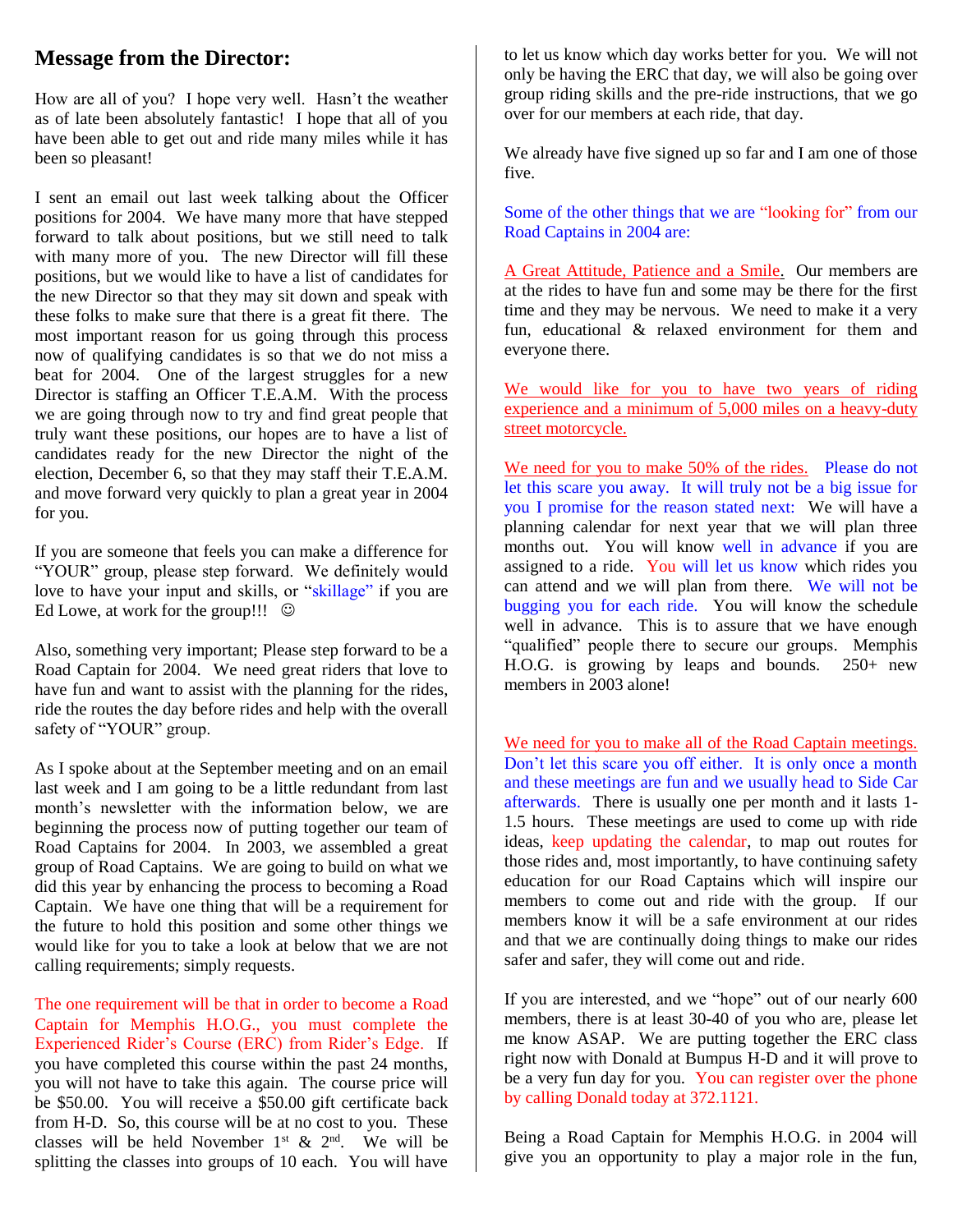safety and decision making of Memphis H.O.G. It will be a fun year for you I promise.

Thank you, in advance, to all of you who step forward to make a difference in 2004 by becoming a Road Captain for Memphis H.O.G.

 $\odot$  It's all about riding and having fun right?  $\odot$ 

"Remember", nominations for Director will be at the November meeting at Coletta's on November  $1<sup>st</sup>$  and at the December meeting on December 6<sup>th</sup> at Coletta's just prior to the voting. We need a super duper Director for next year to keep this ball rolling. If you feel you are that person, please step forward and make a difference in 2004!!!

I want to thank Jerry, Steve and all the RC's for a "GREAT" job with the rides. We have been having a blast and gaining some weight too!!! If you are missing these rides, we wish you wouldn't. We would love to see you there! Remember, if you cannot make it home in time to get your bike and get to Bumpus, please come on anyway and enjoy the great fellowship!!! Many come out to each ride straight from work.

Please watch your email, Please, as a tribute to the hard work Les puts in on the newsletter and as to not miss anything, read the newsletter "in its entirety", Please check the H.O.G. Line at least once a week as Jerry & Al will be doing many updates and Please check the website, that Joey works so hard on for you, on a regular basis. Heck, put the website as one of your favorites on your computer!!!

We have recently updated "YOUR" website with many new pictures, new graphics and new formats. If you have any pictures from an event, please put them on a CD and take them to the Bumpus Parts counter and mark them "FOR JOEY" and please put the date of the event and the name of the event so that he can place the shots on our site. The parts guys will place them in the H.O.G. drawer for Joey to pickup.

In case you haven't heard, the host hotel for the 2004 Tennessee State H.O.G. Rally will be the Chattanooga Choo Choo in Chattanooga, TN. I am on the committee for 2004. We have held four meetings thus far and the committee is a strong one and we are way ahead of schedule. The hotel information and rooms will become available in the near future. The hotel contract is going to be signed in October and you should be able to book your rooms very soon. The rally site will also be at the host hotel. Please stay tuned and watch the website for updates and details.

There are so many fun and exciting things to do coming up this year. Being a member of Memphis H.O.G. in 2003 will bring you many opportunities to meet new people and to have a ton of fun!!! But ...... this can only happen if you participate. Being an active member can and will bring you many "PERKS" as well!!! There are many other "SURPRISES" planned for YOU this year, but you must "PARTICIPATE" to benefit from them!!! We would like "ALL" members to benefit all the time from all we do. If you can make a ride or event, "PLEASE" do. We would love to have you aboard for the fun!!!

Please get your email address to Keith Gilooly so that you may receive all the email blasts and you won't miss last minute updates, i.e. Dinner or Lunch Rides!!! Keith's email address is: [keith.gilooly@bumpusharleydavidson.com](mailto:keith.gilooly@bumpusharleydavidson.com)

Please keep in mind that you have several ways to keep up to date with "YOUR" group:

The H.O.G. PEN NEWSLETTER The H.O.G. LINE - 901.312.4849 Email Blasts (MOST IMPORTANT AVENUE) WEB SITE: [www.memphishog.com](http://www.memphishog.com/)

The greatest thing that you have going as a member of Memphis H.O.G. this year is that you have such a great T.E.A.M. (Together Everyone Achieves More) of officers to serve you. Please remember that they are all "VOLUNTEERS." And, WHENEVER you see an officer, PLEASE pat them on the back, shake their hand and thank them for giving up their "PERSONAL TIME" to make this a great group for "YOU". We are working together as a T.E.A.M. so that we can give you the most fun year and the safest year that Memphis H.O.G. has ever seen!

#### !!! I WANT TO PERSONALLY THANK ALL THE OFFICER'S FOR ALL THEY DO!!!

I would also like to thank the Bumpus H-D family and Keith Gilooly. I do not know if each of you pays close attention to what they do for us, but they do quite a bit and they will be doing a lot more this year for "YOUR" group. PLEASE thank them whenever you see them.

PLEASE don't sit on the sidelines this year. Join in the fun!!! Make sure not to forward club emails to nonmembers. This is for our members only. If you know someone that has a Harley and they want to have some fun, get them an application for National and local H.O.G. and tell them we cannot wait to meet them!!!

!!! Hope to see all of you on the road very soon!!! Always remember H.O.G.'s Motto:

## *!!! RIDE & HAVE FUN!!!*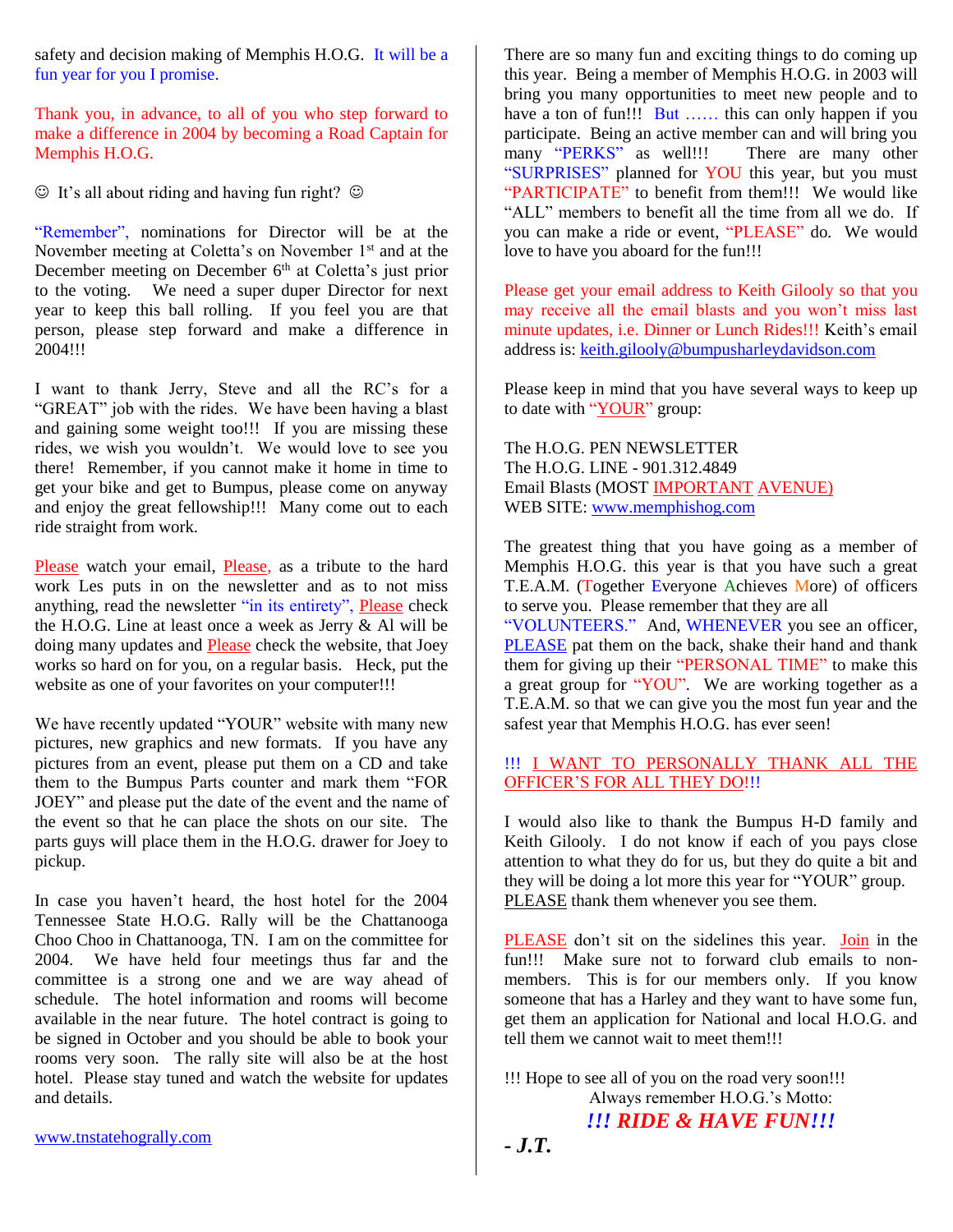# **Message from the Asst. Director:**

I trust you have been enjoying the fall riding weather, the cooler temperatures, and the fall colors. It's been a busy year packed with rides and events. The election of new officers is right around the corner and we are sure to have another action packed year. If you have ideas for rides, dinners or anything the club may enjoy be sure and contact an officer with the information. It's your club! Attend, participate and don't be afraid to volunteer some time to help with an event. See you soon

## *- Walter*

## **Sunday Breakfast and Ride:**

Bob Ward will be conducting a breakfast ride from the Country Kitchen in Covington on the  $1<sup>st</sup>$  Sunday of each month at 8:30 am; please contact Bob for the latest details @ [harleylee604@aol.com.](mailto:harleylee604@aol.com)

#### *MEMPHIS H.O.G. IS PROUDLY SPONSORED BY BUMPUS HARLEY-DAVIDSON®*

## **Message from L.O.H.**

I hope everyone had a good time at the HOG Waller. I know I did. The food and the activities were great. I especially enjoyed watching the plunger races. That's one time you really don't want to squeeze the Charmin. Thanks to Mary and Donna for organizing the event and all of their helpers.

A lot of things happening in the next few months so here are a few dates to keep in mind. The LOH will begin trimming the Christmas tree for the Enchanted Forest Festival of Tress Nov.  $13<sup>th</sup>$  and will finish it up on Saturday Nov. 15<sup>th</sup>. Give me a call if you would like to help decorate or if you have an ornament to display. The Preview party for the Festival of Trees is Nov. 21<sup>st</sup> at the Pink Palace. The LOH will be selling chances to win two tickets at the November HOG meeting. Bring some \$1.00 and buy a few chances. The next LOH meeting will be Thursday, Nov. 20th upstairs at Bumpus H-D. We'll get started at 6:30. All ladies registered with National HOG are welcome to attend the meetings and there are no extra dues to pay. The next big event for the LOH is the New Years Eve Party.

Celebrate NYE with the Memphis HOG chapter. This year party is at the Holiday Inn Select at Poplar and I-240 (East of 240). Great food, cash bar and good music provided by Rockin' Robin. The newly renovated Holiday Inn is offering a special room rate of \$69.99. Ride the elevator home and let some one else clean up after you. Sleep late before joining friends for breakfast at the buffet offered for \$6.99. Ticket request can be dropped off at the parts

counter at Bumpus H-D or you can mail them to Rose Styers @ 5035 Trent Cove, Arlington, TN 38002. Get your tickets early and save. Members \$35.00, Non-Members \$40.00 before Dec. 1<sup>st</sup>. Ticket prices increase after Dec.1<sup>st</sup> to \$45.00 per member and \$50.00 non-member. Last date to request tickets is Dec.  $17<sup>th</sup>$ . Tickets will be mailed out on Dec.  $22<sup>nd</sup>$ .

See you at the next meeting. Rose

#### *- Rose*

# *For the latest details of club events please call: Memphis H.O.G. Line (901) 312-4849*

**"E-Mail Surprise Contest" Check your e-mail on October 31, 2003 for information on how to win!**

# **Message from Activities Officer:**

We've had some great rides the past several weeks. The dinner rides were great since we all like to eat and we have been able to experience some new places to add to our evergrowing list of possibilities for 2004.

About 30 motorcycles traveled down to the King Biscuit Blues Festival in Helena the third weekend of October. The reorganization they went through a few years ago is paying off since the crowd was noticeably larger and the talent even more impressive. Whether you went this year or not you'll want to put this on your "must do" list for next year.

Even though the weather is getting chilly there are still some great events planned for November. First, Bally's Casino is hosting their Veterans Day Thunder III rally on November  $7<sup>th</sup>$ ,  $8<sup>th</sup>$ , and  $9<sup>th</sup>$ . Bumpus is the starting point for the parade this year so come on out for the free pancake breakfast hosted by the CMA from 8-10 am at Bumpus. Then at 10 am the parade heads down to Bally's. Music, vendors, games and a motorcycle giveaway on Sunday evening at 9 pm. So get registered today at Bumpus or see [www.ballysms.com](http://www.ballysms.com/) for details.

Then on Sunday, November  $16<sup>th</sup>$ , we're doing our fall foliage ride to Sikeston for lunch at Lambert's and then a scenic route home through western Kentucky. This will be the third time we've done this ride and we've had a large turnout each time. So don't be left out, plan to make this one.

This Chapter is only as good as the volunteers who step forward to give of their time and talents and we have been blessed that so many wonderful people have done so. It has been my pleasure to work with them as your Activities Officer these past two years and now it's time for new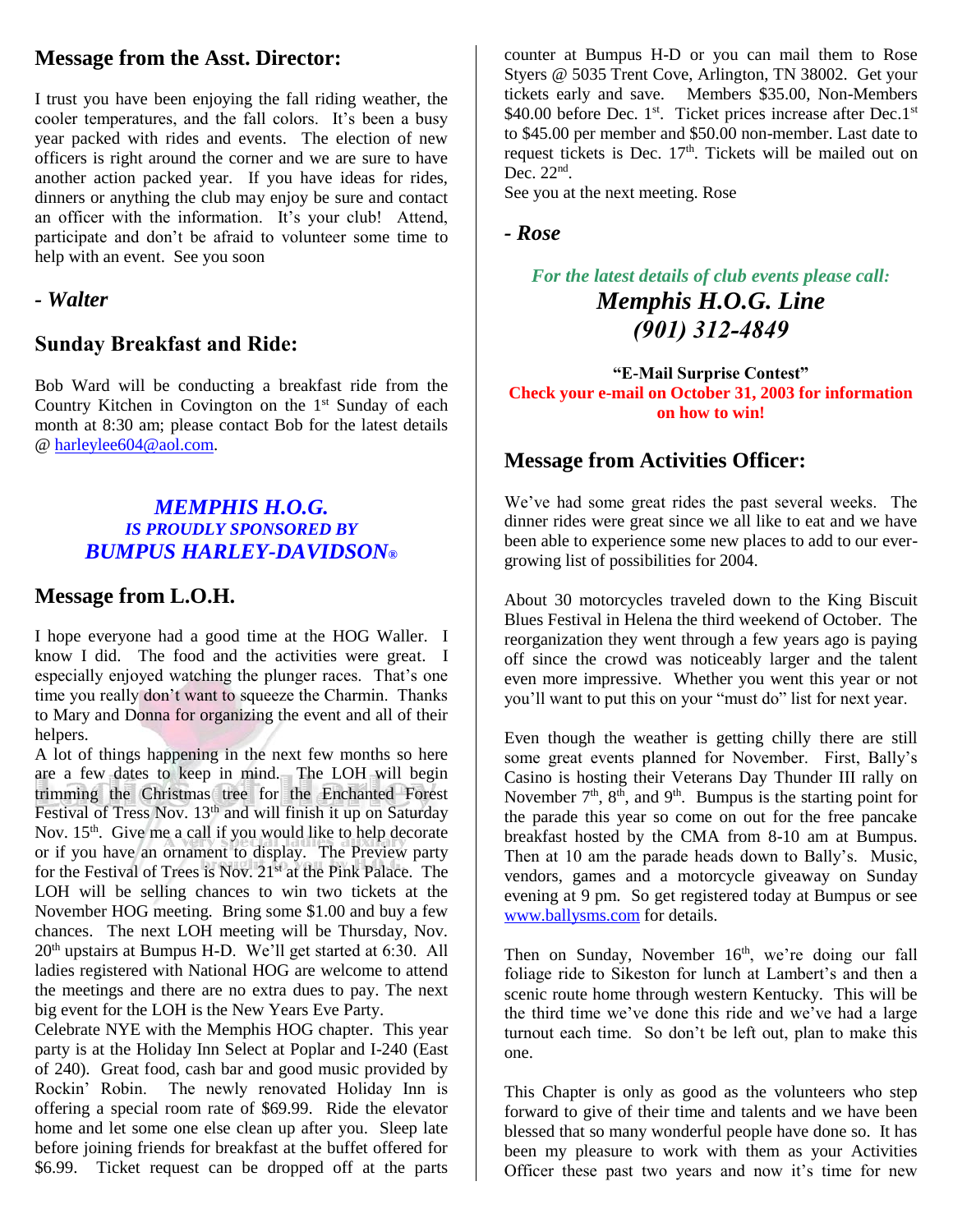leadership in this office. We've discussed having an Activities Committee so the entire burden does not fall on one person. The Activities Officer would chair this committee and it would be responsible to plan rides and events for the Chapter. As a committee member you would have direct input into your Chapter's schedule. I encourage any of you who can to volunteer to serve as the Chair or as a member of this Activities Committee. Please make your wishes known to me or J. T. just as soon as possible. Remember, you only get out what you put in.

*- Jerry*

# **Message from the Treasurer:**

Your Memphis Chapter **dues** run from January 1 to December 31 of each year. Our chapter starts taking renewals for the next year on October 1<sup>st</sup>. Dues are remaining \$20.00 per member.

This year your officers have decided to try a little something different to help **encourage** you to renew **early.**  We are going to have a drawing for two (2) **free** tickets to our New Year's Eve Party. The drawing will be for all members who have renewed their membership for 2004 **by December 1st** . This is a *\$70 value*.

The winner will be announced at our December Meeting. If the winner has already purchased tickets to the party, a full refund will be given.

Every needs to thank Charlene Wagley of Cordova for not making the October meeting, our **members only drawing** will be \$200.00 in November.

Have a Great Day!

*- Al*

## **Message from our Dealership:**

*Veterans Day Thunder III* at Bally's Casino - Nov 7-9.

Help us honor the men and women that have served in the armed forces. *Veterans Day Thunder III* will be a great weekend for a great cause. All bikers' welcome! A weekend of live music, food, bike games, vendors, giveaways, a chance to win a new Harley & more! All proceeds benefit the Armed Forces Museum of Mississippi in Camp Shelby MS. You can pre-register at the Parts counter at Bumpus H-D until Oct. 31 for just \$15 this includes a t-shirt, event pin  $& 5$  entries to win the new Harley (entry fee after Oct 31 is \$20 t-shirts & pins while supplies last)

#### **Saturday Nov. 8**

Free Pancake breakfast at Dealership hosted by CMA from 8-10am. There will be an escorted parade from Bumpus H-

D to Bally's 8am Registration - 10am departure. We'll arrive at Bally's for presentation of colors & National Anthem to kick off *Veterans Day Thunder III,* then enjoy bike games, vendors and Black Oak Arkansas in the Saloon at 9pm and free admission to Bonkerz comedy club.

#### **Sunday Nov. 9**

11am - Blessing of the Bikes 12pm - Fact finding mission 1pm - Bike games - vendors 2pm - Ride in Bike Show 9pm - MOTORCYCLE GIVEAWAY! (Must be present to win!)

Also, Bally's is offering a special \$50 room rate for this weekend - just call 1-800-38Bally ext 0 and ask for the "Biker Special" or give me a call at the Dealership with any other questions about registration or the ride 372-1121.

# *Leather & Lace 2003*

If you love a party, the 3rd annual Leather  $\&$  Lace Dance  $\&$ Auction is the place you will want to be at 7pm on Sat Nov 22. The Cystic Fibrosis Foundation will host this fresh and exciting evening at the Park Vista Hotel in Memphis this year. Complete with hors d'oeuvres, a live and silent auction, dancing and entertainment, this event boasts a Harley-Davidson theme that has exploded in popularity among professionals in our community.

Last year over 200 guests danced the night away at this fabulous fall party, and plans for this year's event promise to be even greater than those of the past. Leather & Lace has developed strong following bringing guests from all across the mid-south area.

Tickets are available for \$45 in advance and \$50 at the door. Reserved tables of 10 are also available for \$600 and include an acknowledgement in the Leather & Lace program and a special appreciation gift. Tickets will be available at Bumpus Harley-Davidson.

## *- Kim*

*For the latest details of club events please call: Memphis H.O.G. Line (901) 312-4849*

**"E-Mail Surprise Contest" Check your e-mail on October 31, 2003 for information on how to win!**

*MEMPHIS H.O.G. IS PROUDLY SPONSORED BY BUMPUS HARLEY-DAVIDSON®*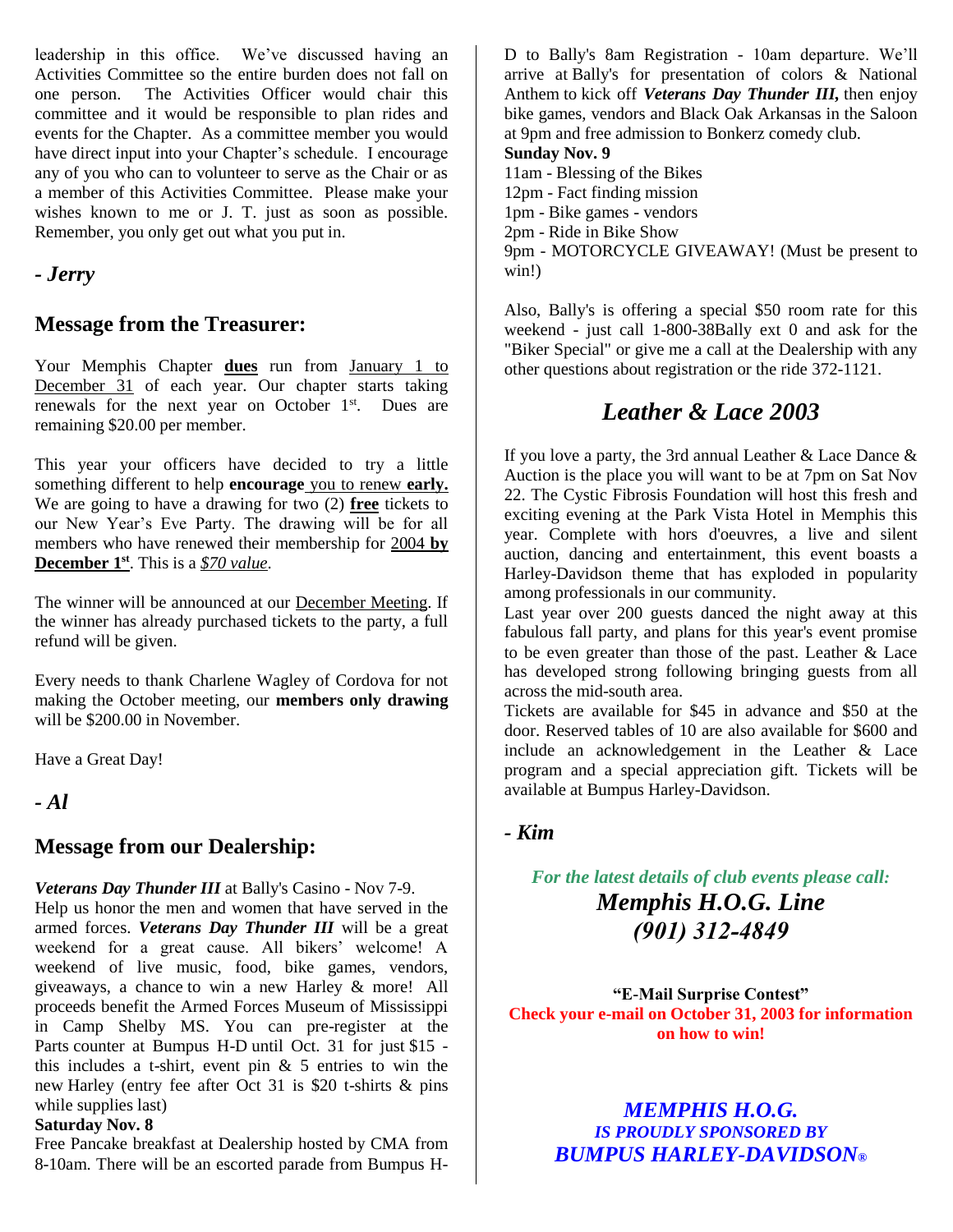# **Message from the Secretary:**

The 2004 **Memphis Chapter ID card** that we are sending out with new membership or renewals is a little different this year. They have a slightly different look and are **business card size**, so they should be a little easier to carry around. The rocker for Memphis is orange, where the '03 card was red, and the expiration date is pre-printed.

We currently have over 550 members in the chapter, so tell all your friends to **join the fun**. Membership has its privileges.

#### **Remember to Ride and Have Fun!**

*- Lee*

#### **Message from the Chaplain:**

Greeting brothers and sister bikers. The riding season is slowly or should I say quickly riding away. I don't know about ya'll but I didn't get in all the rides. I wanted too but I'm thankful for the lives we've shared together. I must confess safety has been on my mind a lot this year, too many lost lives and too many hurt in the bike community. I am so thankful our group has Larry Allen leading us in safety awareness along with Steve Elder leading our road captains to practice safety. Bring home our need for prayer as we ride and fellowship down the highway of life. Still hearing so many good things about the book "The Purpose Driven Life" by Rick Warren. I just finished the 40 day journey through the book and intend to start over again tomorrow, actually I'm committing to stay in the study until I get it hammered into my own being, it just seems to take longer from some of us to get it right. Post the question –

#### *"Can anybody relate?"*

Let us hold each other in prayer and serve each other as we go along the ride. I can't say it enough but Harley folks are just the "BEST," Thanks for letting me share and come along for the ride.

Just heard about the lost of Steve Elders mother. Please keep Steve and his family in your prayers. Steve you have our prayer, love and support.

*God loves you and I do too!*

*- Albert*

#### **From Kim @ Bumpus:**

## **Member Articles Worth Reading!**

I suspect that many of you are like me? You've heard about going somewhere scenic and renting a Harley, but you've never actually done it? But I am now a firm believer in this kind of "adventure travel"!

My wife, Kellye, works for a medical software company that sends her all over the U.S. She is currently working on a project in Albuquerque, NM, and if you have ever been in the area, you know it is beautiful. I had mentioned the thought of riding through the area on a previous trip, and when our anniversary rolled around a couple of weeks ago, Kellye agreed to do just that.

The dealership in Albuquerque is Chick's H-D, so I went to their web site and sent them an email. A couple of hours later, they called back confirming my reservation of a Road King. I have to say, the customer service at Chick's was great!

We picked the bike up on Friday morning, stuffed the saddle bags full of what we thought were 'essentials' (turned out we didn't need half the stuff we brought) and took off. Just east of Albuquerque is the southern end of what is called the Turquoise Trail (Hwy. 14). This is a scenic route that takes you past the Sandia Mountains and through several small towns on the way to Santa Fe. It was a chilly morning, and we stopped in a small town near an old coal mine. The coffee house had a sign in front that said "Harley Parking Only"! All others will be crushed", so we knew we were at the right place!

We continued on to Santa Fe, riding into town and stopping near the Plaza downtown. We had lunch outside of a little burrito place across the street from the museum, and as we left town a wedding party was entering the centuries-old cathedral near the center of town.

From Santa Fe, we continued on to Taos following a series of small roads known simply as "The High Road". This route includes some of the most beautiful country we have ever seen. But what is amazing are the changes of terrain. In one area, the desert is pink, with amazing rock formations. But crest the next peak, and suddenly you are in a forest so deep, you can't see anything but road and trees!

Upon arriving in Taos, we parked and walked around some of the shops, and visited a couple of sidewalk cafes to get some liquid refreshment. As the sun began to set, we took "The Low Road" from Taos to Espanola where we stayed for the night. The Low Road follows the Rio Grande for a portion of the route it was a great ride, with the road carved into the base of a mountain on one side and the river flowing on the other.

The next morning, we entered a poker run sponsored by Santa Fe H-D. We made the stops, ending up at the dealership. The poker run was to benefit the Boys and Girls Clubs of New Mexico, along with a raffle of five brand new Harleys (none of which we won, unfortunately).

After the festivities, we rode back to Albuquerque and turned the bike in. This was Kellye's longest ride (so far),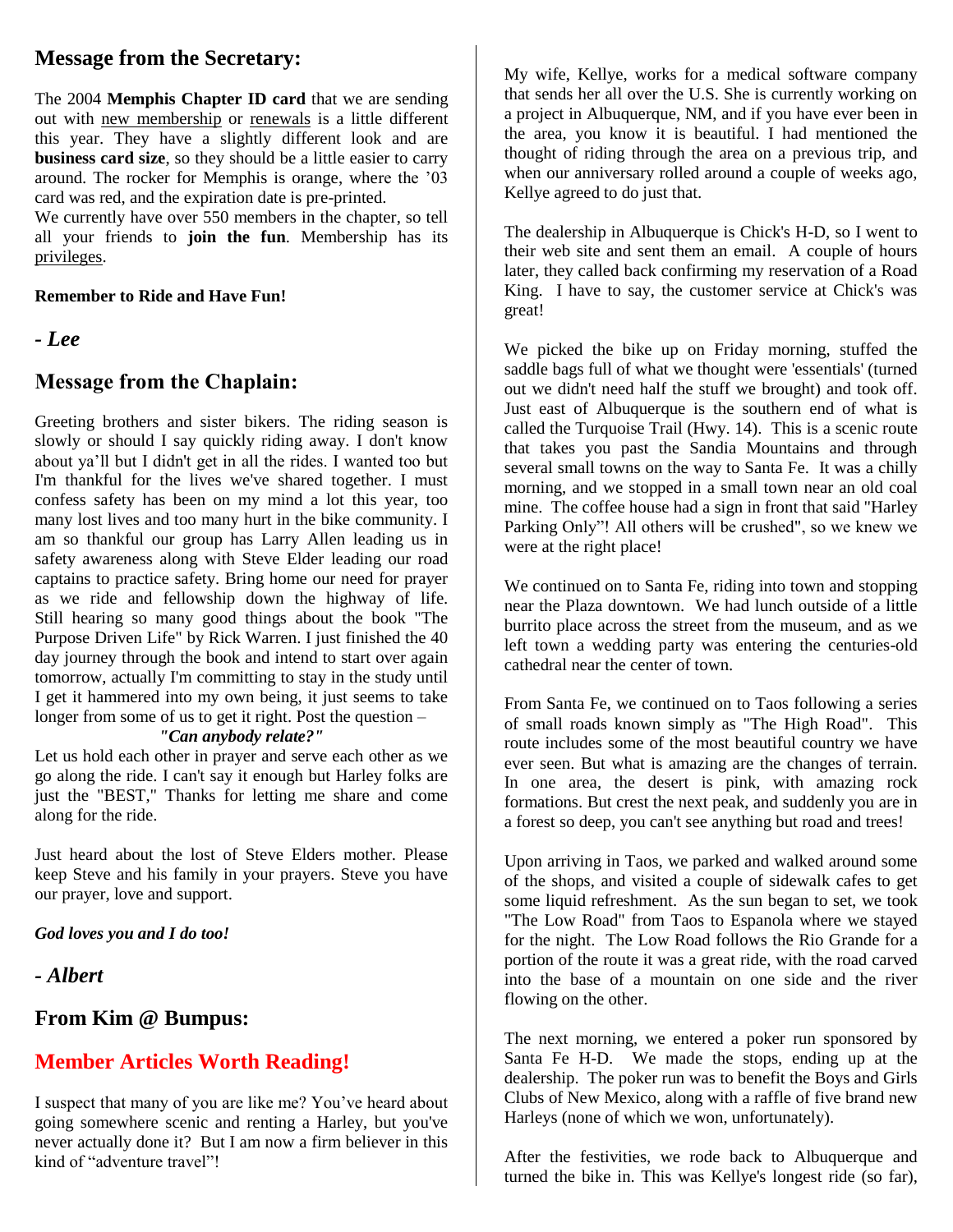and she was a trooper. We rode over 300 miles in a little over 30 hours. I have shared with her, and now all of you this was by far the best Anniversary present that a Harley rider could ever hope for! I heartily recommend this trip to everyone. Please email me if you have any questions at MphsMcycle@aol.com.

#### *BIKER WISDOM*

- Midnight bugs taste best.
- Saddlebags can never hold everything you want, but they *CAN* hold everything you need.
- You'll get farther down the road if you learn to use more than two fingers on the front brake.
- It takes more love to share the saddle than it does to share the bed.
- The only good view of a thunderstorm is in your rearview mirror.
- Never be afraid to slow down.
- Only Bikers understand why dogs love to stick their heads out car windows.
- Never ask a biker for directions if you're in a hurry to get there.
- Don't ride so late into the night that you sleep through the sunrise.
- Mountain Dew and peanut M&M's are as important as gasoline.
- Sometimes it takes a whole tank-full of gas before you can think straight.
- Riding faster than everyone else only guarantees you'll ride alone.
- Never hesitate to ride past the last street light at the edge of town.
- Never mistake Horsepower for staying power.
- A good rider has balance, judgment, and good timing. So does a good lover.
- A cold hamburger can be reheated quite nicely by strapping it to an exhaust pipe and riding forty miles.
- Never do less then forty miles before breakfast.
- If you don't ride in the rain-you don't ride.
- A bike on the road is worth 2 in the shop.
- Young riders pick a destination and go... Old riders pick a direction and go.
- A good wrench will let you watch without charging you for it.
- Sometimes the fastest way to get there is to stop for the night.
- Always back your scoot into the curb-and sit where you can see it.
- Work t a highway-it's an attitude.
- When you look down the road, it seems to never end-but you better believe it does.
- Winter is Natures way of telling you to polish.
- A motorcycle can't sing on the streets of a city.
- Keep your bike in good repair: Motorcycle boots are NOT comfortable for walking.
- People are like Motorcycles: each is customized a bit differently.
- If the bike isn't braking properly, you don't start by rebuilding the engine.

(Submitted by Jerry Hayes – Author unknown)

#### *- Editor*

# *Leather & Lace 2003*

If you love a party, the 3rd annual Leather  $&$  Lace Dance  $&$ Auction is the place you will want to be at 7pm on Sat Nov 22. The Cystic Fibrosis Foundation will host this fresh and exciting evening at the Park Vista Hotel in Memphis this year. Complete with hors d'oeuvres, a live and silent auction, dancing and entertainment, this event boasts a Harley-Davidson theme that has exploded in popularity among professionals in our community.

Last year over 200 guests danced the night away at this fabulous fall party, and plans for this year's event promise to be even greater than those of the past. Leather & Lace has developed strong following bringing guests from all across the mid-south area.

Tickets are available for \$45 in advance and \$50 at the door. Reserved tables of 10 are also available for \$600 and include an acknowledgement in the Leather & Lace program and a special appreciation gift. Tickets will be available at Bumpus Harley-Davidson.

#### Message from the Webmaster

Happy autumn everyone. Our web site is looking pretty good, but could use a little tweaking. I make changes on a daily basis to insure proper operation of all of the components. Recently, I have been able to process the photos in a timelier manner. Anyone wishing to send photos should first label the folder with the events and dates. Group the files together according to their events, and name each picture with a short file name. (i.e. sh01.jpg for Scotts Hill #01) Also please make your pictures no larger than 640 X 480. Large pictures use a lot of space on the server. Select good photos for use on the site. Finding people having fun on their bikes is not a problem for a group like ours. Also remember that there are privacy issues that prevent me from posting some of the photos. For example, our young friend with whom we had a BBQ picnic. I enjoy working with everyone and playing with the website, so keep the comments and pictures coming. Remember, our site can encourage other Harley owners to be a part of us.

On another note, I would like to express my sincere gratitude to all of you for your love and prayers after the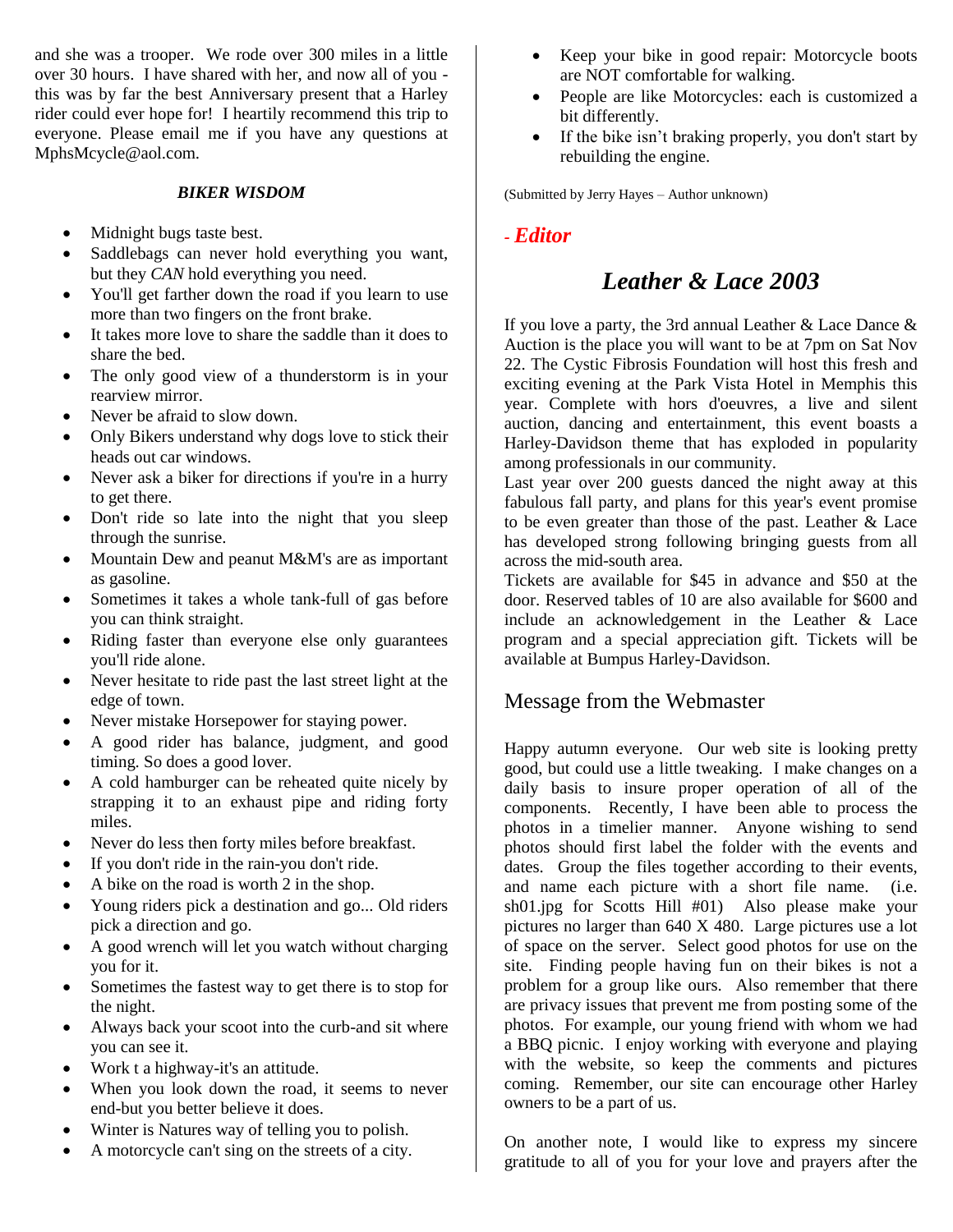death of my son. You have helped me and given me strength through the most difficult experience of my life. It's been six weeks and I still can't finish the Thank You cards without crying. I can never say thank you to you all enough. God has surely blessed me by bringing you into my life. I am truly grateful.

## *- Joey*

## **For Sale:**

2000 Heritage Softail, Black, 30k highway miles, always dealer maintained, new tires, and of course extra chrome. I bought a new bike and my wife says something has to go, the extra bike or me. I am the original owner and have all the history. \$16,000. Contact Robert at 901-382-7400 work, 901-755-6018 home, and 901-870-6060 cell.

1995 Heritage Softail, Red, 57000 miles. \$13,500 870-1942 Ask for Buddy.

'01 Harley Davidson Fatboy, white, extended warranty, Dealer serviced, very low mileage. Vance and Hines exhaust, Kuryakyn lights, many other extras. Immaculate condition. Call Eva at 901-355-6836.

'01 Harley Davidson Fatboy, black, Extended warranty, Dealer serviced, very low mileage. Vance and Hines exhaust, Kuryakyn lights, many other extras. Immaculate condition. Call Eva at 901-355-6836.

1999 H-D Sportster XLH 883/1200 All Screamin' Eagle parts w/Hyper-Charger. Under 12,000 miles. 2 years left on extended warranty. \$7000.00 obo - Call (901) 872-3823 leave detailed message.

2000 Buell Blast Vance & Hines exhaust w/ K&N filter, windshield, tank bag, etc. Under 2500 miles. 2 years left on extended warranty. \$3000.00 obo - Call (901) 872-3823 leave detailed message.

'99 FXR3 - beautiful limited edition factory custom. Dark blue w/blue flames. 4,500 pampered miles, always garaged, never out overnight. Detachable windshield + other extras. \$18,000. Jerry Rice w) 818-3308 c) 378-4400

2002 Harley Ultra Classic, Suede Green/black, 18k miles, All standard Ultra equipment. Super clean and immaculate condition. Always garaged. \$18995. Call Jerry Hayes at 662-895-9277

2000 Heritage Softail, Black, 30k highway miles, always dealer maintained, new tires, and of course extra chrome. \$16,000 901-382-7400 work, 901-755-6018 home, 901- 870-6060 cell



## **The HOG PEN**

Memphis Harley Owners Group Newsletter 6752 Oakmoor Circle South Bartlett, TN 38135

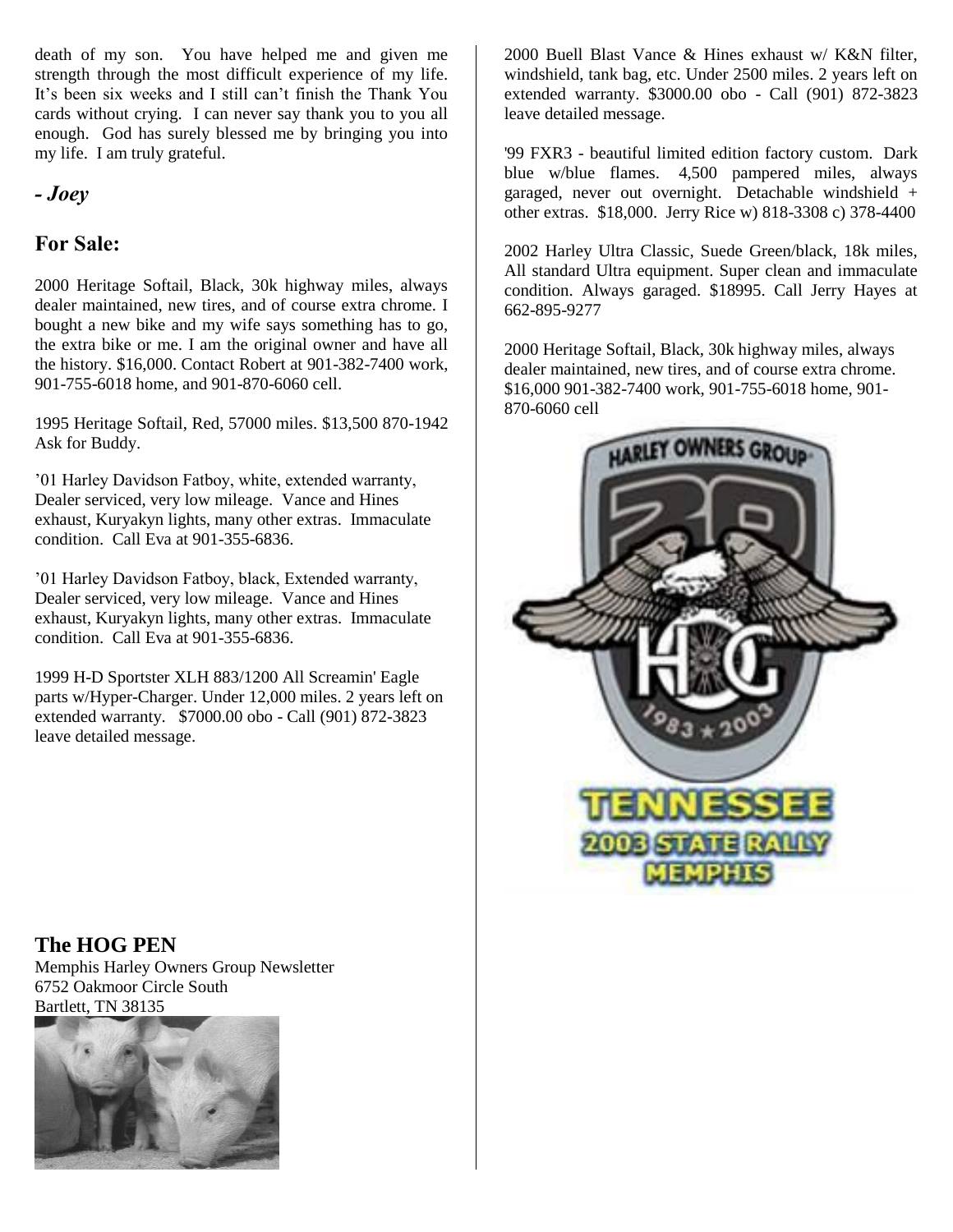# **Message from the Safety Officer:**

As many of you are aware there has been several new bike accidents in the last few months and a few of them have been fatal. One of the most bizarre is the drunk driver that ran into the back of two bikes as they were waiting to turn left and the results were fatal. How could you protect yourself from that I asked? I don't think there is a good answer. However, as told to you in your safe riders course you are to keep your bike in gear at intersections while holding the clutch in and watch your rearview mirror in case you have to get away quickly. The facts are we participate in a slightly dangerous activity with risks. Most of us feel the enjoyment outweighs the risks so we keep riding while trying to improve our skills as best we can. Don't get complacent about riding and keep your radar on at all times for pending situations. Constantly play what if in your mind as a training tool as it will make you more instinctive and react faster when the need arises. Most of all take the Experience Riders Course on your bike. **Take the time to do it now as it may save your life.**

Well cold weather is almost upon us and fall is one of my most favorite times of year to ride my bike. One of the good things about riding in the fall is we can now wear our leather chaps and jackets without sweating profusely. Wearing our leathers does give us a large degree of safety in case of a fall. Blue jeans will last about 10 feet before wearing through when sliding on asphalt and leather will last you about 85 feet. At 50 MPH you will slide about 50+ feet. So enjoy your leathers. Also be careful as the leaves start to fall they will make the road a littler more slick especially after it rains. Slow down in the corners with leaves on the road.

Below is my group-riding article for the month. Hope your enjoy it and put it to use.

Keep the chrome side up, rubber side down and the wind in your face.

#### Larry

#### **Never Hit The Bike In Front Of You** By James R. Davis

Copyright © 1992-2003 by The Master Strategy Group, all rights reserved Group riding has lots of benefits for its participants, and a few new responsibilities.

For example, recently we heard about a group ride that turned sour when the lead bike failed to recognize where he was supposed to make a left turn and drove past that road. The second bike in the group did recognize the turnoff and decided to make it. He turned left and the third bike promptly ran into him.

What went wrong? It was argued that if nobody was following too closely then the actions of bike two would have saved everybody in the group (other than the lead bike) from having to make a U-turn and there would have been no accident.

Probably true, but almost any group rider with experience understands that it is up to the leader to make decisions about when and where the group will change directions. It might well have been that the leader had a reason for failing to make that turn. He could, for example, have realized that the group was going too fast to safely make that turn. (If anybody in the group understands the danger to a group of making sudden moves it is an experienced lead bike.) Further, what if the second bike did not willingly make that left turn - that he had a mechanical problem such as a flat tire that caused it. Since all members of a group are expected to follow the direction set by the lead bike, UNLESS IT IS INTO DANGER, all other bikes in the group (other than the drag bike) should have attempted to avoid bike two and continue behind the leader. An example: The past State Director for GWRRA in Texas was once leading a ride in which he took a turn too fast and left the road. Not one single rider behind him followed they were experienced group riders, not just 'chicken'. You are, ultimately, responsible for your own ride from a safety point of view.

Bike two, in the accident described earlier, was way out of line to unilaterally decide to take over lead position - to mutiny, if you will. However, the fact that the third rider ran into the second rider suggests that she was either riding too close to the second rider, or was inattentive, or was so confused by the unorthodox behavior of bike two that she could not react fast enough to prevent the accident. Whatever the reason, bike three broke the prime directive - 'Never hit the bike in front of you!'

When you are riding in a group as other than lead or drag bike your principal activity is 'station keeping' - maintaining proper distance between yourself and the bike ahead of you. Since the vast majority of accident threats present themselves to you from the front, each person should be encouraged to focus their attention primarily in front of them. In other words, it is dangerous to spend too much time watching your rear-view mirrors. Thus, the prime directive.

That said, if you accept the prime directive and assume that all the other riders have done the same, then you are also tacitly acknowledging that you trust the rider behind you. But, of course, you may never have ridden in a group with that person before. You may not have even met that person before. Further, it is common practice to put the weakest and least experienced riders towards the back of a group. Is that not setting up for an accident?

Not at all! The weakest/least-experienced riders are in the back because these are the people most likely to have an accident. Thus, they are placed towards the back so that such an accident can put the fewest other people as possible into danger. It also allows the drag bike to observe how these riders handle themselves and to work with them at stops about the little things that they may be doing wrong. As to their potential danger to the riders in front of them, that can be managed. Let me give you an example of savvy group riding behavior by an experienced rider who became concerned that the bike following was too close to her. She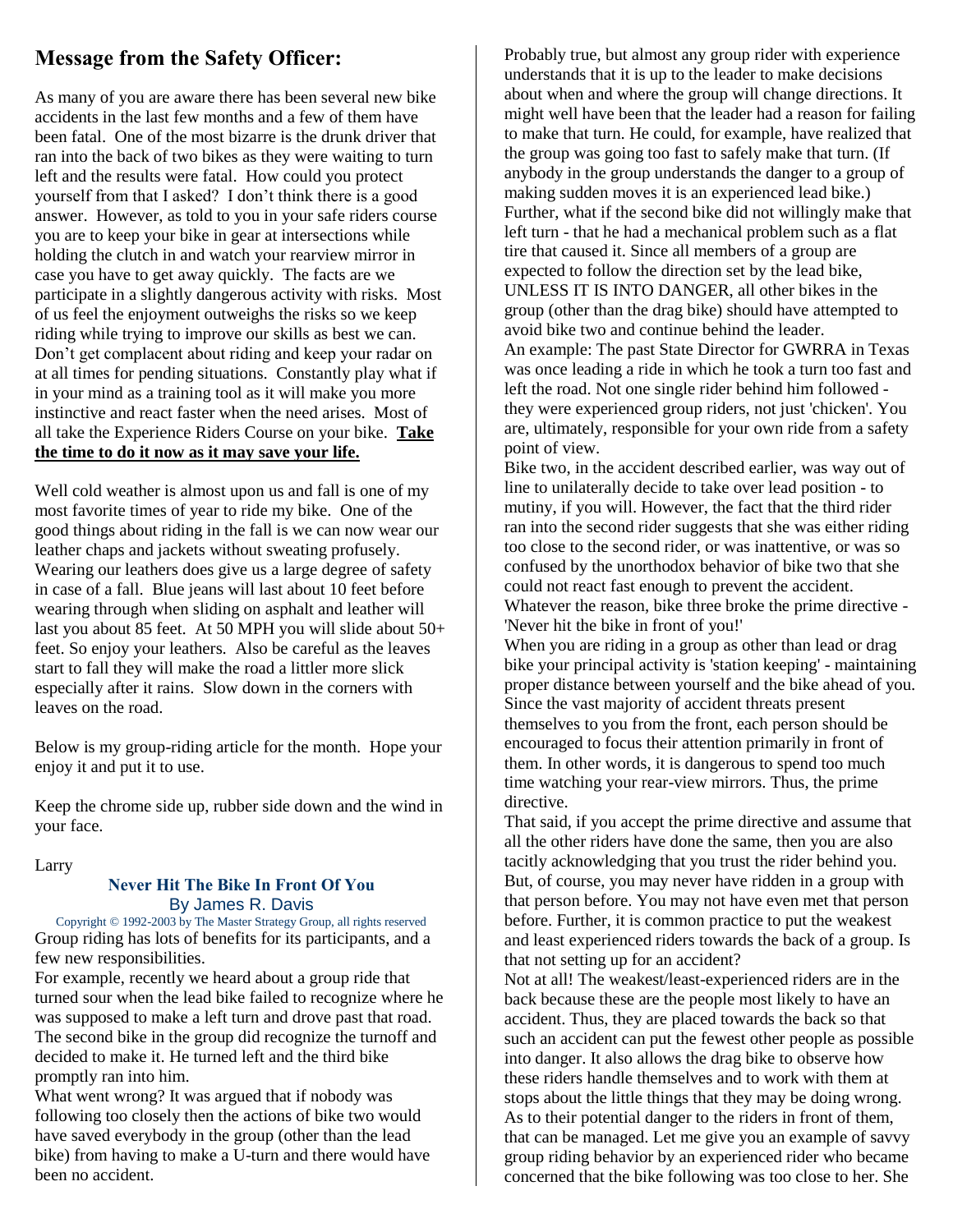simply used a hand signal telling the bike behind her to slow down.

Even though most of us have CBs, we tend to use hand signals as well - to keep those without CBs informed. While there is a stated rule that all hand signals must be passed back, most individuals in a group ride tend never to originate such a signal thinking that this is just one more job of the lead bike. The exception to this is the case where an individual rider in the group notices a hazard in the roadway and points to it so that all behind will be alerted. Individual group riders CAN ALWAYS initiate a hand signal telling the person behind him/her to slow down. This is the way to reduce concern about an inexperienced rider in the rear driving too close to the bike ahead of him. On the other hand, nobody but the lead bike is entitled to originate a hand signal telling the person behind him/her to speed up. (This is another way of saying that spacing in a group is usually specified in terms of minimums ('no closer than 1 second') - the riders can individually decide to use a larger space.)

The prime directive, if flawed, errors on the side of conservatism. It mandates that attention be primarily directed towards the front. It mandates that you not follow too closely. It makes you think about what the bike ahead of you (closest ahead of you, not literally 'straight ahead') is doing or might do next rather than what the lead bike is up to. It gives you a modest suggestion about what to do if \*you\* are about to have an accident. (i.e., if you are riding in the right track, and there is a hazard in the road ahead of you, the prime directive forces you to tend to turn towards the right to avoid that hazard - thus, taking you farther away from the closest bike ahead.)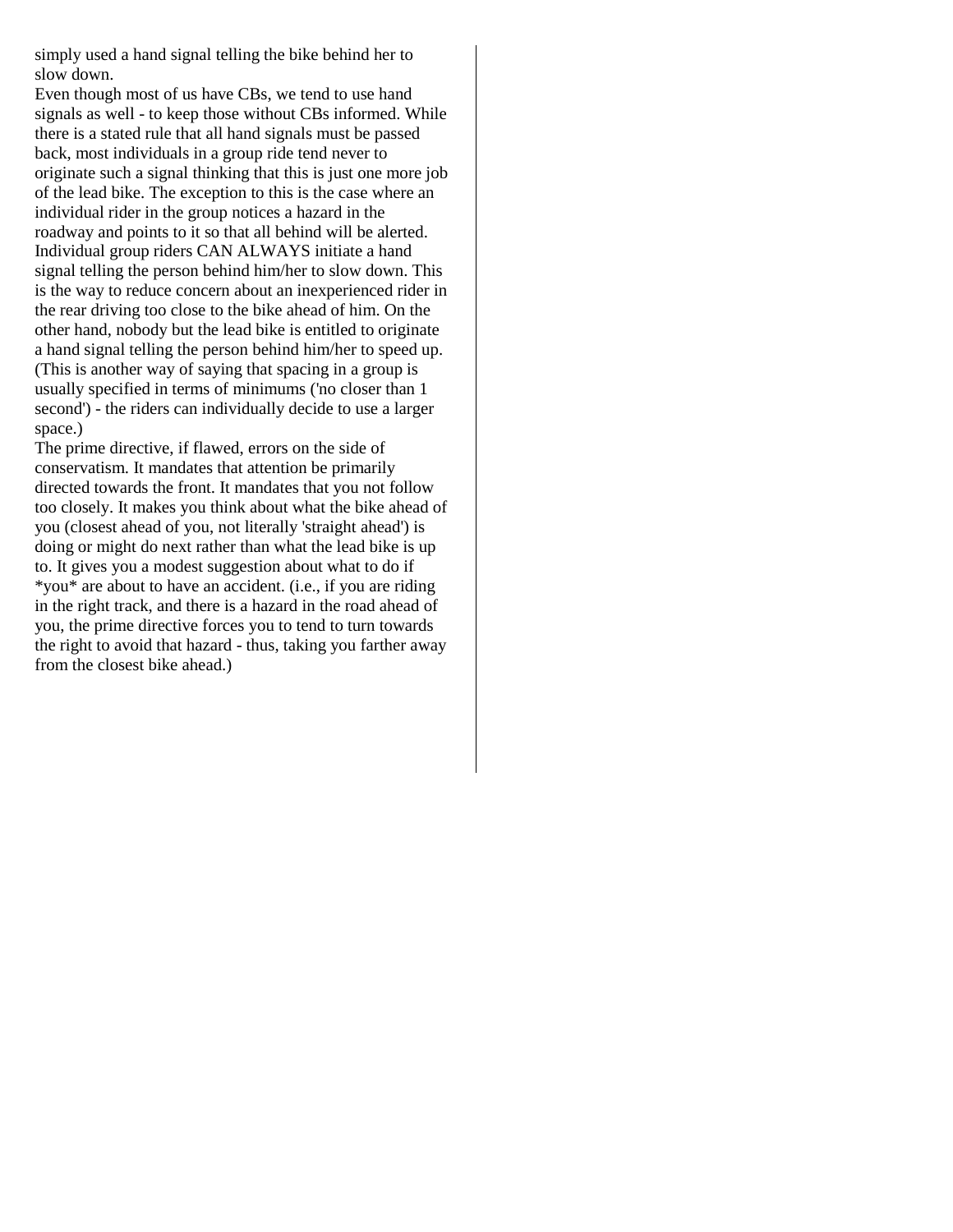# *PAID ADVERTISING*

These Memphis H.O.G. members have paid to advertise their business in our newsletter to help offset the cost of publication. Please patronize these businesses as they assist us with our club the *Memphis H.O.G.*

## *- Editor*

**Douglas Adams CREMERIUS RICE FINANCIAL ADVISORS**  $S$ idecar *Insurance and Financial Services Agent Investment Management & Insurance*  $F$  A R M E R  $S_{\odot}$ **Steaks - Burgers – Pasta and more... Gerald L. Rice, CPA, CFP, CSA** 7989 Fisher Steel, Suite 2 Cordova, TN 38108 **Daily Specials Happy Hour 3 – 7** Securities offered through: Business (901) 758-1131 Home (901) 758-3233 **5100 Poplar Avenue First Heartland Capital, Inc. Tuesdays & Thursdays** Fax (901) 758-1108 **Suite 2700 Member NASD/SIPC**<br>**Memphis, TN 38137 Gerald L. Rice Memphis, TN 38137**<br>(901) 821-7505 *Registered Representative* **Buy 1 entrée get the 2nd ½ price (901) 821-7505** Registered Representative Farmers Financial Solutions, LLC 2424 Galena Ave. Simi Valley, CA 93065 (With this ad after 5pm – daily features not included) [www.cremeriusrice.com](http://www.cremeriusrice.com/)  Phone (805) 306-3400 *"To God be the Glory" Isaiah 41:10* Customer Service is more than a promise. *Lock Stock & Barrel* It's a Tradition. **Wednesday – Bike Night** *Furniture Appliances* **Food Features:** ALL-STATE® **Thursday – Surf & Turf**  ALBERT CAMPBELL Pest Control, Inc. **Friday & Saturday Prime Rib** *"WE BUY AND SELL"* Since 1943 **Live Entertainment** 1220 Vermeer Cordova, TN 38108 **Wednesday, Saturday and Sunday**  (731) 772-4130 (901) 377-7592<br>
26 S. COURT SQUARE MEMPHIS, TN 26 S. COURT SQUARE **Nights (Weather permitting)** WALTER HUGHEY 901-757-9111 BROWNSVILLE, TN 38012 President Fax 901-357-0466 Children's Menu Available. Now **OPEN** on Monday [www.allstatepest.com](http://www.allstatepest.com/) **W 2194 Whitten Rd. Horne's Escort & E for all your Electric Needs (2 blocks North of I-40) Guard Service, Inc. For music info call 388-0285 WOOD** *Stock Foreign* WE CAN PROVIDE TN. STATE CERTIFIED OFFICERS ON AN AS  *Hy*   **ELECTRIC Co.** NEEDED BASIS FOR ALL YOUR SECURITY NEEDS  **388-0164** Commercial *Performance* Residential **1706 Bartlett Road** CONTACT: NAN GRAY Industrial **Memphis, TN 38134** *Engines* 901-476-0616 *1337 Lucy Kelly Rd. Brighton, TN* (901) 475-4910 (901) 579-1366 *Performance Machine Works*  **UNDER Mike Hendricks 901-488-1027 Give me a call to advertise in America's fastest growing biker magazine. Discounted rates offered to Memphis H.O.G. members**.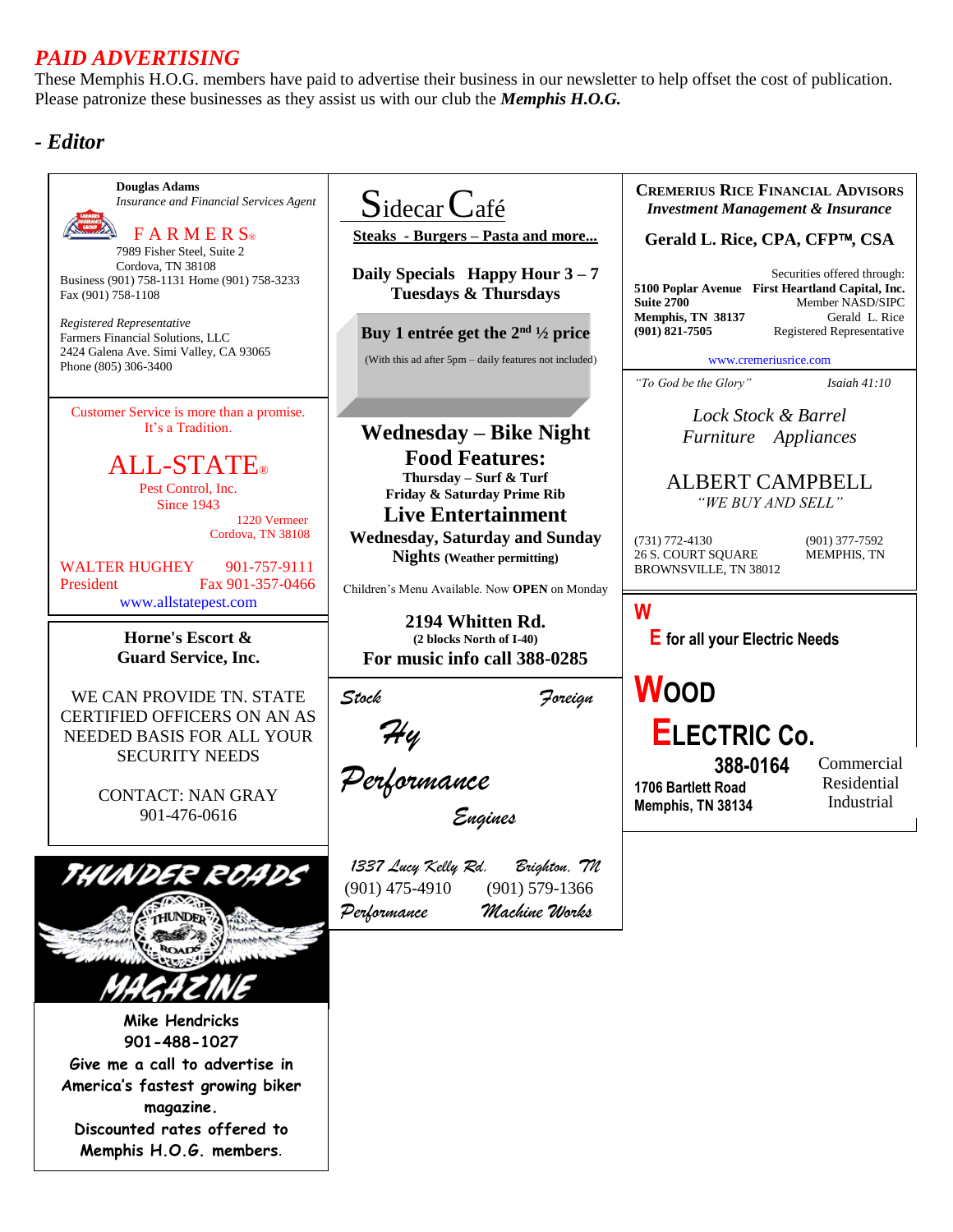| <b>November 2003</b>                                                                                                                                                          |                                                                         |                |           |                 |                                                                                                            |                                                                                                                                                                        |
|-------------------------------------------------------------------------------------------------------------------------------------------------------------------------------|-------------------------------------------------------------------------|----------------|-----------|-----------------|------------------------------------------------------------------------------------------------------------|------------------------------------------------------------------------------------------------------------------------------------------------------------------------|
| <b>Sunday</b>                                                                                                                                                                 | <b>Monday</b>                                                           | <b>Tuesday</b> | Wednesday | <b>Thursday</b> | Friday                                                                                                     | <b>Saturday</b>                                                                                                                                                        |
|                                                                                                                                                                               |                                                                         |                |           |                 |                                                                                                            | 1(C) Progressive<br>Dinner Ride &<br>Memphis<br>H.O.G. Chapter<br>Mtg.- Coletta's                                                                                      |
| $\mathbf{2}$                                                                                                                                                                  | 3 <sup>(C)</sup><br>H.O.G. Officers<br>Meeting - Allenberg<br>Cotton Co | $\overline{4}$ | 5         | $\,6$           | 7 Veterans Day<br>Thunder III at Bally's<br>Casino in Tunica<br>Free concert - Black<br>Oak Arkansas - 9pm | 8 Veterans Day<br><b>Thunder III</b><br>Free Pancake<br>Breakfast at<br>Dealership hosted by<br>CMA from 8-10am.                                                       |
| 9 (C) Ride to Pat<br>O'Brien's TBA<br><b>Veterans Day</b><br>Thunder III 11am -<br>9pm - Lots of Events<br><b>MOTORCYCLE</b><br><b>GIVEAWAY!</b> (Must<br>be present to win!) | 10                                                                      | 11             | 12        | 13              | 14                                                                                                         | 15                                                                                                                                                                     |
| 16 (C) L.O.H.<br>Meeting<br><b>TBA</b>                                                                                                                                        | 17                                                                      | 18             | 19        | 20              | 21                                                                                                         | 22 Leather and Lace<br>Dance & Auction to<br>benefit Cystic<br>Fibrosis will be held<br>at the Park Vista<br>Hotel. Music, Food &<br>Drinks, Silent & Live<br>Auction. |
| 23                                                                                                                                                                            | 24                                                                      | 25             | 26        | 27              | 28                                                                                                         | 29                                                                                                                                                                     |
| 30                                                                                                                                                                            |                                                                         |                |           |                 |                                                                                                            |                                                                                                                                                                        |

Event disclaimer legend: (C) Closed Event –chapter members and one guest per member (O) Open event – chapter members, National HOG members and other guests as permitted by host (M) H.O.G. Member Event – National H.O.G. members only (N) Non-HOG Event – open to anyone.